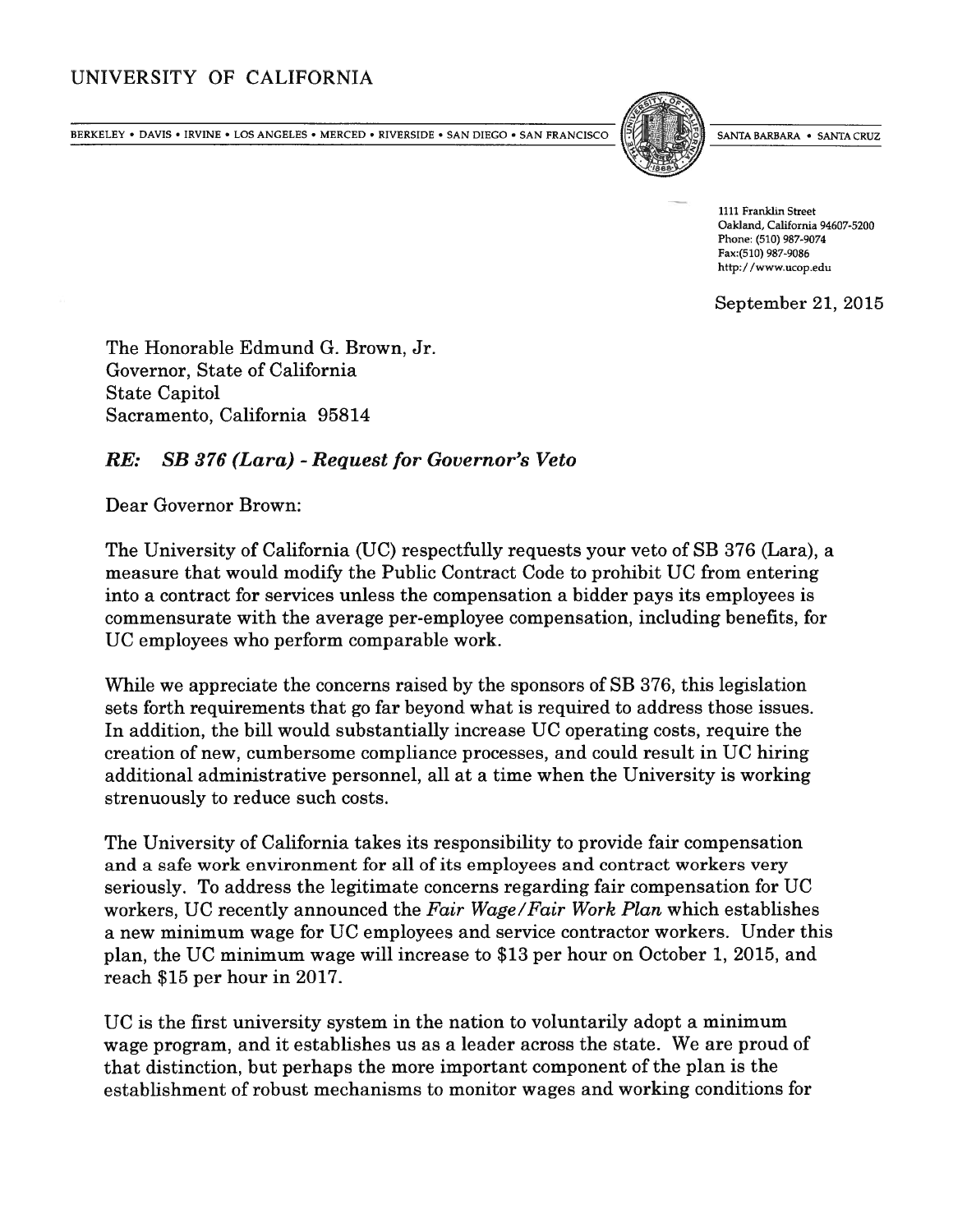The Honorable Edmund G. Brown, Jr. September 21, 2015 Page 2

contract employees. Through implementation of new mandatory annual compen sation audits, interim audits, and <sup>a</sup> phone hotline and <sup>a</sup> central online reporting system that go directly to the UC Office of the President, UC will be able to quickly and aggressively investigate and remedy any legitimate worker complaints.

With the Fair Wage/Fair Work Plan, UC believes that we have addressed any material concerns raised by the supporters of SB 376. The most recent legislative analysis determined the fiscal impact of SB <sup>376</sup> to be between \$48 and \$60 million per year over what the University has already obligated itself to pay. The legisla tion also requires the University to use all known cost escalators to project future compensation growth, and this may obligate UC to pay salaries that far exceed projections for inflation, further increasing wage costs. The bottom line is that the University of California simply cannot absorb the unfunded requirements of this legislation without having <sup>a</sup> significant impact on its educational, research, and public service mission.

Earlier this year, the University and your Administration reached an agreemen<sup>t</sup> on <sup>a</sup> long term funding framework for UC. Through the Select Advisory Committee on the Cost Structure of the University of California, we worked together to analyze UC finances thoroughly with the goal of increasing operational efficiencies and reducing long-term costs. Following weeks of in-depth financial analysis by the Department of Finance, campus visits to meet with administrators, faculty and students, and inperson meetings with experts from around the nation, we came together on <sup>a</sup> path forward for the University. Our agreemen<sup>t</sup> establishes <sup>a</sup> long-term funding frame work that will freeze tuition, catalyze academic reforms, and require the implemen tation of new, cost-cutting measures. This framework was adopted by the UC Board of Regents and subsequently incorporated in the FY <sup>2016</sup> Budget signed into law earlier this year.

The long-term framework agreemen<sup>t</sup> begins to pu<sup>t</sup> UC on the path to long-term financial stability. Both through our commitment to implement the cost-cutting and academic reform measures of the framework and efforts over the pas<sup>t</sup> four years to implement over 30 projects to minimize administrative costs, the University continuously strives to meet the State's reques<sup>t</sup> for greater efficiencies in UC's operations. In addition to implementing changes to our retirement system to reduce our long-term pension liability, the University is working to increase transfer enrollment, develop innovations to suppor<sup>t</sup> student progress and improve time-to degree, and continue the development of online undergraduate courses. Finally, the University is developing <sup>a</sup> <sup>p</sup>lan to increase California enrollment in accord with the wishes of the legislature. The additional \$60 million in costs that would be imposed by SB 376, however, was not budgeted for in our framework agreemen<sup>t</sup> nor provided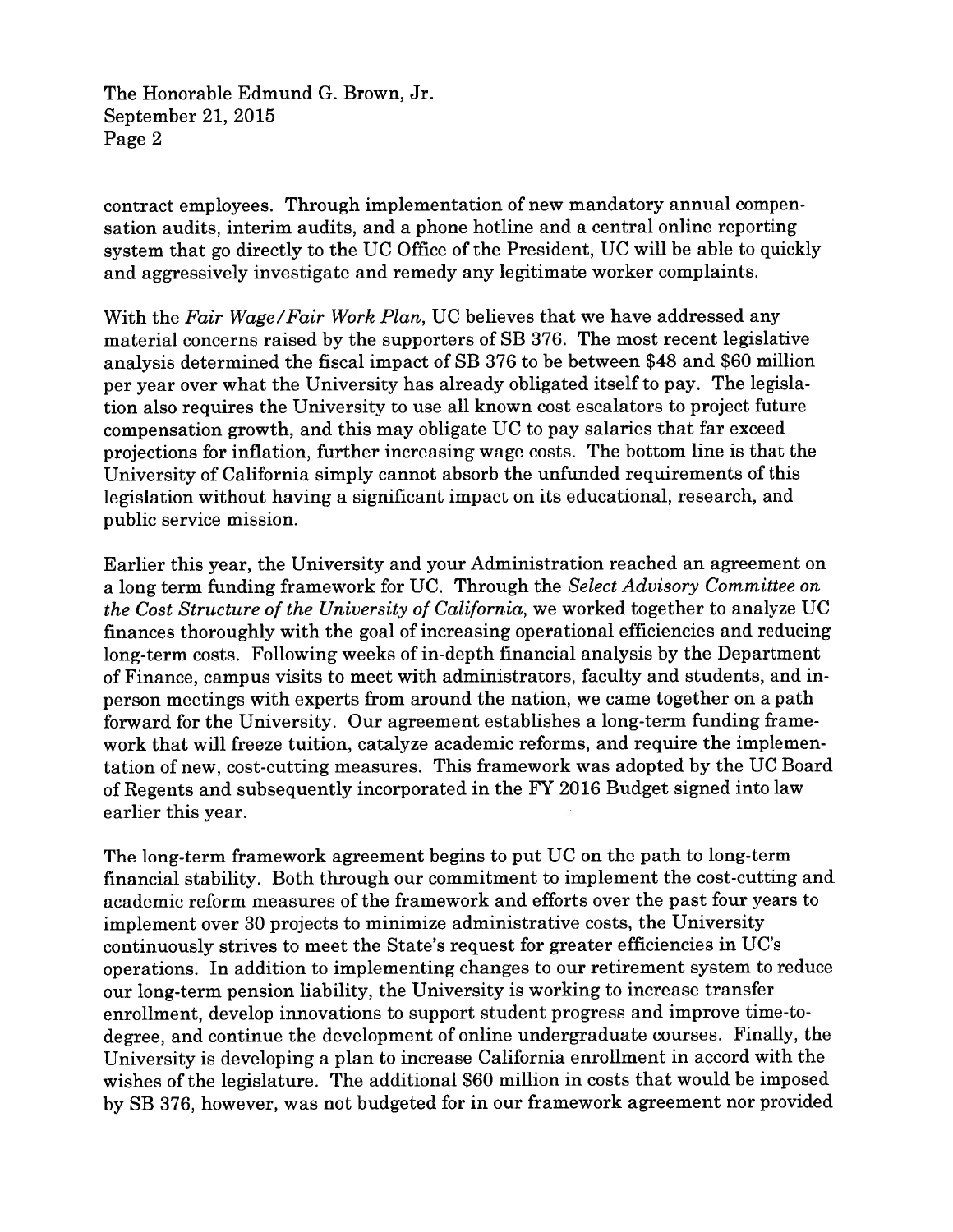The Honorable Edmund G. Brown, Jr. September 21, 2015 Page 3

for in the FY <sup>2016</sup> budget. These unbudgeted costs, if realized, will have <sup>a</sup> negative impact on our ability to implement necessary reforms and enroll more California students next year, something the State and UC have cited as <sup>a</sup> priority.

To be clear, the University does not contract out simply to save money. In fact, UC's collective bargaining agreements with the American Federation of State, County and Municipal Employees (AFSCME), among others, contains specific pro visions mandating that the UC not contract for services solely on the basis that savings will result from lower contractor pay rates and benefits for services customarily performed by bargaining unit employees. In the extremely rare instances where the University has received grievances or formal complaints for inappropriate contracting out, UC has always investigated immediately. The aforementioned service contract audit, phone hotline and online reporting system enforcement mechanisms of the Fair Wage/ Fair Work plan will strengthen our oversight capacity of these requirements.

UC does contract for services in instances where there are needs for special exper tise, short-term staffing or in leased facilities where the services are provided by the owner. Examples of this type of contracting include security services at special events, asbestos removal or window washing. It makes no sense to treat these types of specialized or temporary workers essentially as full-time UC workers, and doing so would certainly increase the University's ongoing liabilities for salary expenses and pension obligations.

Finally, it is important to note that this measure would establish different, more elaborate, procuremen<sup>t</sup> requirements than those imposed on the California State University (CSU) and California Community Colleges (CCC). If the requirements of this legislation were justified — and they are not — then logic would dictate that they are applied across all three higher education segments and funded within the State budget. Moreover, by creating bifurcated contracting requirements, this measure will hamper efforts by UC to engage in joint procurement programs with CSU and CCC. Joint procuremen<sup>t</sup> efforts will allow us to leverage size and scale in purchasing goods and services to better use taxpayer resources. With regar<sup>d</sup> to CSU, the University has recently submitted <sup>a</sup> proposa<sup>l</sup> to expan<sup>d</sup> joint contracting opportunities between our two systems. These new strategic partnerships will create significant savings across both systems in the future. Such agreements would be rendered useless by the passage of SB <sup>376</sup> as it would no longer be cost effective for CSU to contract with us.

In light of the recent steps we have taken to address the University's long-term cost structure, the reforms being implemented to address worker fairness, and because